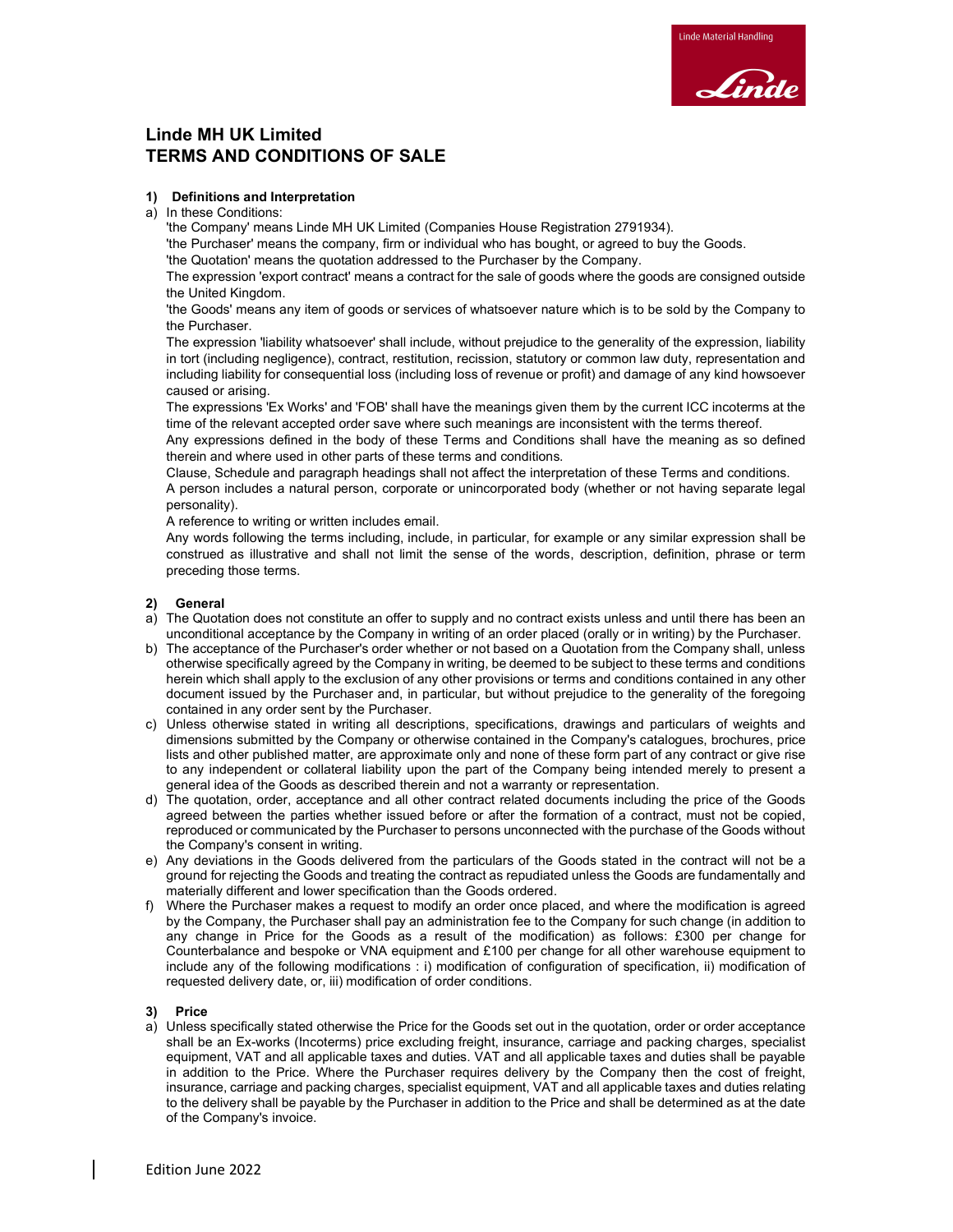

- b) The cost of any special packaging shall be determined at the date of the invoice and shall be payable by the Purchaser.
- c) The Purchaser shall not be entitled to make any deduction from the price of the Goods in respect of any set-off or counterclaim unless both the validity and the amount thereof have been expressly admitted by the Company
- d) The Company shall be entitled to adjust the price of the Goods, whether before or after acceptance of the Goods, in the event of any increase howsoever arising in the cost to the Company of supplying the Goods.
- e) Where there is a lead time in excess of 120 days between the placement of the Purchaser's order and the planned delivery date of the Goods, the Company reserves the right to adjust the Price for the Goods in line with the change in the producer price index published by the Federal Statistical Office (Destatis) ref: 61241- 0006 for product group GP09-2822: Manufacture of Lifting and Handling Equipment.
- f) The price adjustment detailed in clause 3 e) will be calculated as follows:
	- At the time of the placement of the Purchaser's order (month N), the Order Index will be defined and based on the published producer price index at N-2 months
	- 6 weeks before date of production of the Goods (month D), the Delivery Index will be defined and based on the published producer price index at D-2 months
	- The Delivery Index and Order Index will be compared as follows to determine the Variation (V) :  $V=$ (Delivery index/Order index)-1
	- In case of Variation (V) being less than +/-3%, no price adjustment will be made
	- In the case of Variation (V) being greater than or equal to +/-3%, the Price for the Goods will be adjusted as follows: Price for the Goods as at the time of order placement x (1 + Variation (V)) = adjusted price due for payment by the Purchaser
- g) The Company will advise the Purchaser in writing of any adjustment in the Price of the Goods in line with clauses  $3$  d) to  $3$  f) above.

## 4) Cancellation of Order

- a) If the Purchaser does not wish to proceed with the purchase of the Goods after the Purchaser places an order for the Goods, the Company will try to find an alternative use for the Goods in order to mitigate any loss, but in any event the Purchaser shall pay liquidated damages to the Company up to the value of 40% of the Price for the Goods.
- b) If the damages are not paid within four (4) weeks of the Purchaser informing the Company that it is not proceeding with the purchase of the Goods, interest will automatically accrue on a daily basis from such 28th day until the date of payment. Interest will be charged at Bank of England Base Rate plus five (5) per cent until such time as payment is made in full cleared funds.

# 5) Payment

- a) The Purchaser shall, except where other payment arrangements are specifically agreed in writing in the acceptance of order, pay a deposit equal to 10% of the Price in £ sterling for the Goods when they place the order with the balance of the Price payable on delivery of the Goods subject to receiving an invoice from the Company. If the invoice is received after delivery, then it will be payable on receipt. The Company is under no obligation to progress any order unless the deposit is paid at the same time as placing the Order. The Company may invoice for the price of the Goods and may separately invoice for the costs of delivery after delivery of the Goods and such invoice shall be payable on receipt. The Purchaser shall pay invoices in full and in cleared funds by the due date. Payment shall be made to the bank account nominated in writing by the Company.
- b) If payment for the Goods is not made when due the Company (without limiting any other rights or remedies) may charge interest thereon from the due date until payment in full whether before or after judgement at the rate of four per cent per annum above the base rate of National Westminster Bank plc from time to time in force and interest shall be compounded at monthly intervals from the due date of payment for the Goods until payment. Time of payment shall be of the essence.
- c) Any failure to pay the price or any part thereof and other moneys payable by the Purchaser hereunder when due will also entitle the Company to refuse to make delivery of any further consignment of Goods under this contract or Goods under any other contract and without incurring any liability whatsoever to the Purchaser for any delay.
- d) In addition to any lien to which the Company may otherwise be entitled, the Company shall, in the event of the Purchaser being insolvent or failing to pay the purchase price due under this or any other contract with the Company (including any contract treated as a separate contract by virtue of Condition 7(f) hereof), The Company is entitled to a general lien on all goods of the Purchaser in the Company's possession for the unpaid price of the Goods sold and delivered to the Purchaser by the Company under this or any other contract.

#### 6) Title in Goods

a) All the legal and beneficial title ownership and property in the Goods (Property) shall, notwithstanding delivery of the Goods to the Purchaser, remain in the Company and shall not pass to the Purchaser until the Purchaser has made full payment for such Goods and, as a separate and severable undertaking, title shall remain with the Company until the Purchaser has paid in full all other sums that are or that become due to the Company (or any Group Company) from the Purchaser for sales of Goods or on any account, in which case title to these Goods shall pass at the time of payment of all such sums.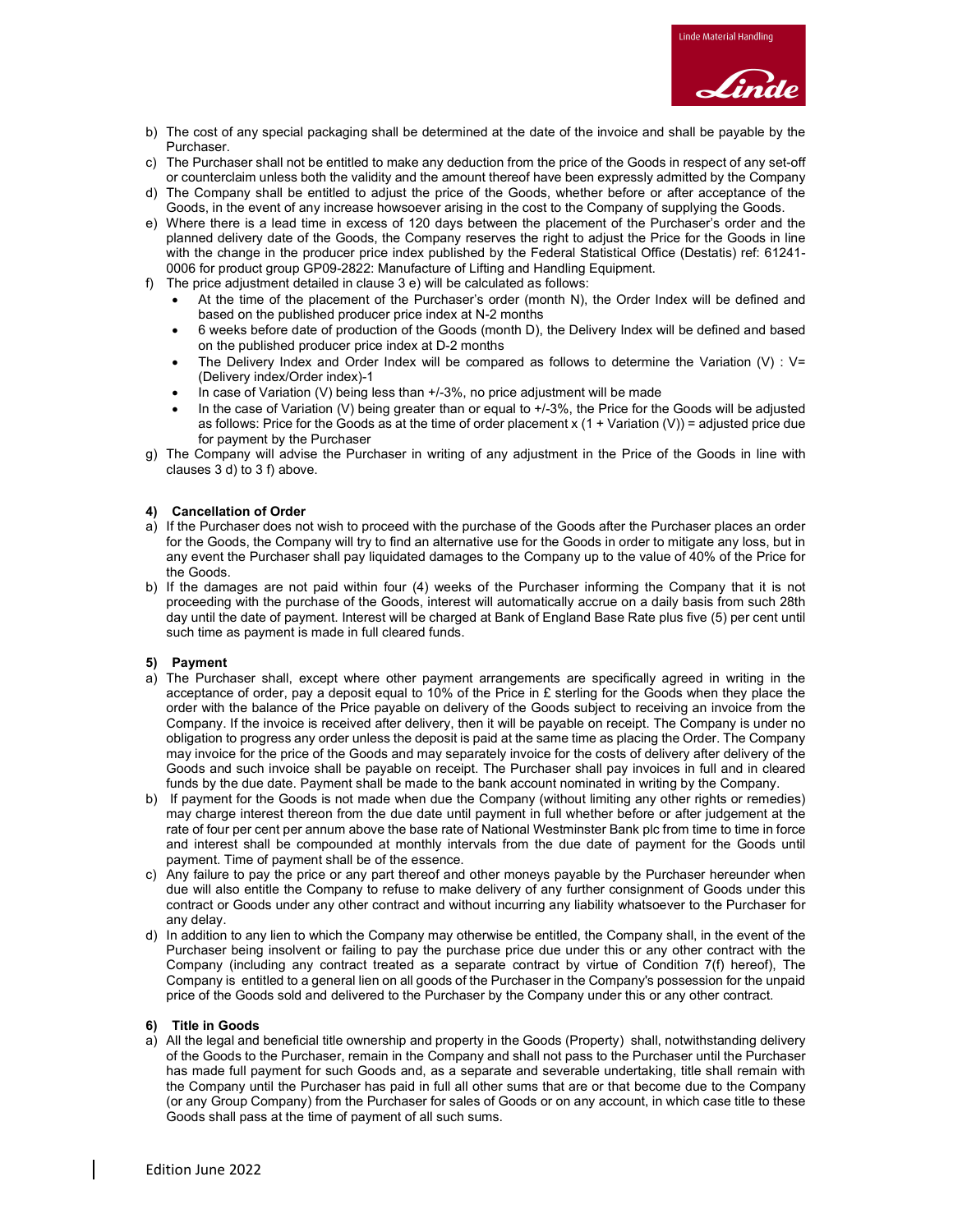- b) So long as the property in the Goods remains in the Company the Purchaser shall keep the Goods free from any lien or from any charge or similar encumbrance and shall, at its own cost, maintain those Goods in satisfactory condition and keep them insured for their full price against all risks with an insurer that is reasonably acceptable to the Company. The Purchaser shall obtain an endorsement of the Company's interest in the Goods on its insurance policy. On request the Purchaser shall allow the Company to inspect those Goods and the insurance policy and shall supply such information as the Company may reasonably request relating to the Goods and the ongoing financial position of the Purchaser.
- c) So long as the property in the Goods remains in the Company and full payment for the Goods shall not have been made, whether or not payment shall have become due, the Company shall (unless restricted from doing so be the Insolvency Act 1976 or some other rule of law), have the right at any time and for any reason to retake possession of the Goods and for that purpose with or without notice to the Purchaser, the Purchaser shall allow or shall procure the right for the Company to enter any premises where the Goods may be to collect the Goods. Such retaking of possession shall not relieve the Purchaser from its obligation to purchase the Goods by paying the full price thereof and shall not prejudice any rights of the Company including any right it may have to accept a repudiation by the Purchaser of the contract relating to the Goods.
- d) The Purchaser may, provided the Purchaser has not become insolvent or had a receiver of its undertaking or any part thereof appointed, sell the Goods, whether or not component parts of other goods, to a third party notwithstanding that the property therein remains with the Company provided that the sale so made by the Purchaser is in the ordinary course of its business, the Purchaser sells as principal and not an agent of the Company, and the sale is at full market value and takes place before the Company has sought to retake possession of the Goods in accordance with Condition 6(c) above, in which case title to those Goods shall pass from the Company to the Purchaser immediately before the time at which resale by the Purchaser occurs.
- e) Any resale of the Goods, or a sale of other goods of which the Goods may be component parts, by the Purchaser before the Company has received full payment for the Goods shall be made by the Purchaser as fiduciary and the Purchaser shall pay the proceeds of such resale or sale into a separate account designated with the name of the Company which shall account to the Purchaser for any amount by which the proceeds so received exceed the aggregate amount due to the Company from the Purchaser.
- f) Unless prevented by any rule of law from so doing the Company may apply any payment received from the Purchaser in or towards the satisfaction of any sum due in respect of the Goods or any item of the Goods whether or not the Purchaser required the payment to be applied in or towards the satisfaction of some other sums due to the Company.
- g) The Company may maintain an action for the price of the Goods sold notwithstanding the property to them may not have passed to the Purchaser.
- h) So long as the property in the Goods remains in the Company the Purchaser shall notify the Company of any circumstances that might give rise to the taking (whether lawful or otherwise) of the Goods by another person or the actual or attempted taking thereof.

# 7) Risk and Insurance

- a) The Goods shall be at the Purchaser's risk from the occurrence at the earliest point of time, of any of the following events whichever is the earlier:
	- i) the physical delivery of the Goods to the Purchaser at the Company's Works.
	- ii) the physical delivery of the Goods to the Purchaser's carrier or to an independent carrier for the purpose transmission to the Purchaser or his nominee, or
	- iii) the physical delivery of the Goods to the Purchaser's place of business by the Company.
- b) Notwithstanding the risk in the Goods has passed to the Purchaser, the Company may effect insurance of the Goods in its own name and in their full value, or such value as the Company may decide, against all usual risks and the costs of such insurance shall be determined as at the date of and included in the invoice. All insurance monies received shall be applied towards replacement or repair of the Goods.

# 8) Delivery

- a) Unless otherwise stated in writing the date for the delivery shall run from the date on which acceptance of the order for goods is communicated to the Purchaser.
- b) Delivery and the Purchaser's acceptance of the Goods shall be deemed to have taken place at the earliest point in time at which any of the events specified in Condition 7(a) above takes place. Signature of any delivery note by any agent, employee or representative of the Purchaser or by any independent carrier shall be proof of the delivery and the Purchaser's acceptance of the Goods.
- c) Unless otherwise stated in writing the Company shall be entitled to make partial deliveries or deliveries by instalments and to determine the route and manner of delivery of the Goods and shall for the purposes of Section 32(2) of the Sale of Goods Act 1979 be deemed to have the Purchaser's authority to make such contract with any carrier as to the Company may seem reasonable. If the route involves sea transit the Company shall not be obliged to give the Purchaser the notice specified in Section 32(3) of the Sale of Goods Act 1979.
- d) If the Company is prevented from making delivery of the Goods or any part thereof on the agreed date of delivery or from installing the Goods or any part thereof on the agreed date of installation by any cause whatsoever outside its control, it shall be under no liability whatsoever to the Purchaser and shall be entitled at its option either to cancel the contract or to extend the time or times for delivery or installation by a period at least equivalent to that during which such delivery or installation has been prevented.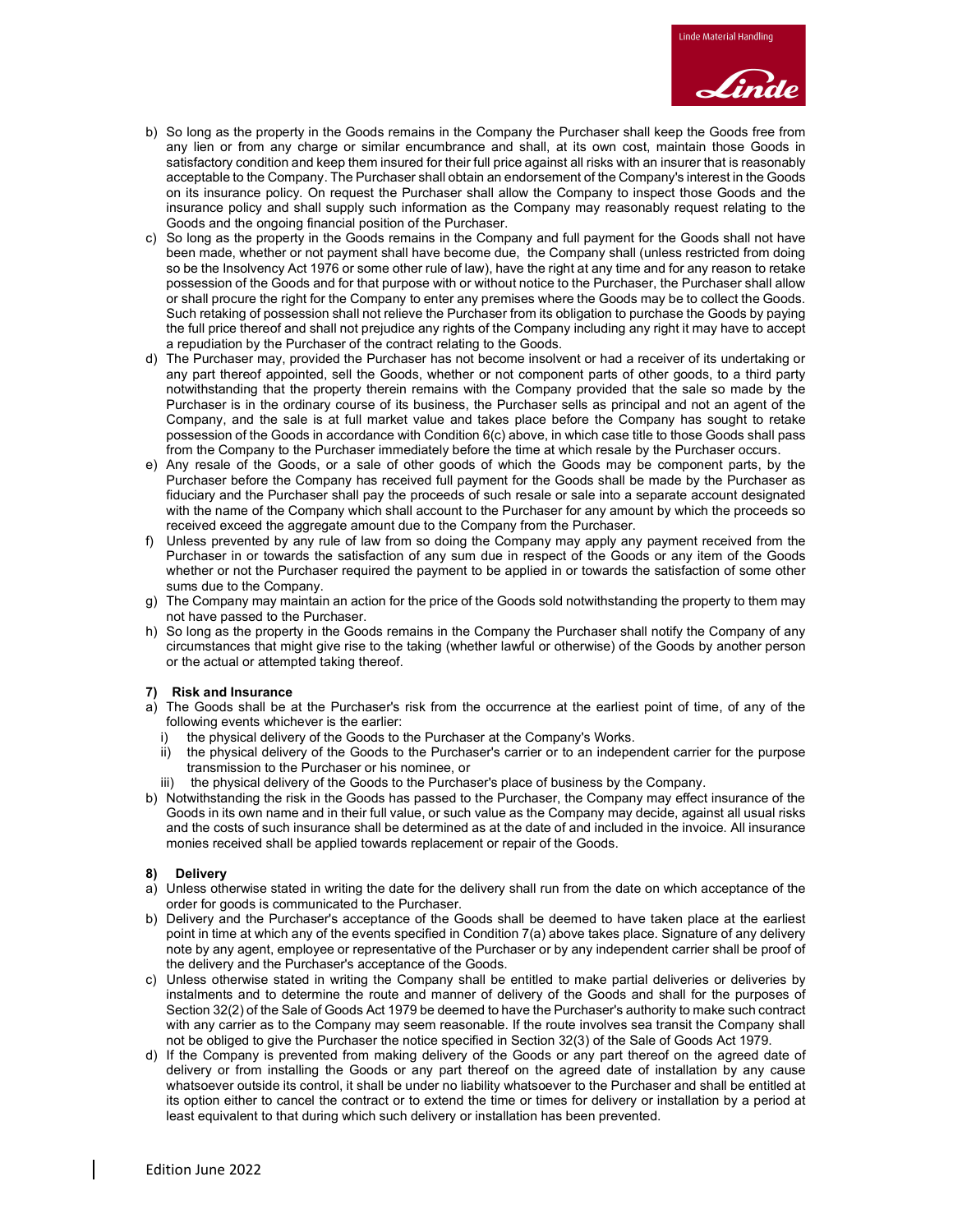

- e) The Company may deliver and order for the Goods by instalments and where delivery of the Goods is made in instalments each instalment shall be construed as constituting a separate agreement to which all the provisions if these conditions shall (with any necessary alterations) apply.
- f) Delivery dates shall be estimates only and time shall not be of the essence for delivery.
- g) Delays in the delivery of an order shall not entitle the Purchaser to refuse to take delivery or an order or claim damages, or terminate the order.
- h) Should the Purchaser cancel a planned delivery of the Goods to the Purchaser within 24 hours of the agreed date for such planned delivery, the Purchaser shall reimburse all costs incurred by the Company related to the cancelled planned delivery including but not limited to the transportation costs.
- i) Should the Purchaser fail to accept delivery of the Goods or should there be an issue at the delivery location which prevents the planned delivery from taking place on the agreed delivery date or any time agreed for such planned delivery, the Purchaser agrees to reimburse all costs incurred by the Company related to the aborted or cancelled planned delivery including but not limited to the transportation costs.
- j) Where the Purchaser does not agree to take delivery of the Goods within 5 business days from the date that the Goods become available for delivery or within 5 business days from the date of any cancellation or failed delivery attempt then the Company may store the Goods and charge the Purchaser all reasonable costs of such storage. Where no revised delivery date is agreed and the Goods are stored for a period in excess of 1 month the Company may treat this as a cancellation of the order by the Purchaser and the provisions of clause 4 shall apply.

#### 9) Guarantee

- a) The Company guarantees the Goods supplied by it, against only defective materials and defective workmanship from the date of delivery (see clause 8 b) above) for a period of six months or one thousand working hours (whichever is the less) except for original equipment sold in the UK, in which case the corresponding period shall be twelve months or two thousand working hours (whichever is the less) provided the Purchaser notifies the Company in writing of any alleged defect within ten working days of its discovery.
- b) Under this guarantee the Company will on the Purchaser returning the Goods carriage paid to such place as the Company shall direct (and Section 35 of the Sale of Goods Act 1979 shall not apply), make good any such defect by repair or replacement if, in the opinion of the Company, the defect constitutes a breach of this guarantee, where a repair or replacement is not possible then in the Company's discretion is may replace the Goods with a similar specification and aged Goods or may refund the purchase price paid by the Purchaser for the defective Goods.
- c) No claim will be met by the Company under this guarantee arising out of fair wear and tear or if the Goods have been incorrectly fitted, misused, subjected to neglect or abnormal conditions, not maintained properly or used with a lubricant of an unsuitable specification or have been involved in any accident or any attempt to repair, replace or modify them has been made without the prior sanction of the Company or if they have been in any way dealt with contrary to any instructions issued by the Company.
- d) This guarantee is conditional upon:
	- i) the Purchaser carrying out all daily and weekly maintenance as specified in the appropriate operating instructions, handbook or manual for the goods in question, and
- the Company or its authorised distributor providing periodical maintenance during the guarantee period.
- e) Where the Company has provided Goods which are the subject of a separate product warranty as set out in the Company's standard written product warranty document then the terms of the product warranty document shall apply and if there is any conflict between the product warranty document and this clause 9) then the terms of the product warranty document shall prevail.
- f) Subject to clause 10 b) this Guarantee states the Company's total liability and obligation to the Purchaser in relation to a defective Good and all other warranties and representations whether express or implied are, to the fullest extent permitted by law excluded and shall not apply. Should these Conditions apply to a consumer transaction where the Purchaser is buying a Good as a consumer then this Guarantee shall not affect the statutory rights of the Purchaser in their capacity as a consumer.

#### 10) Exclusion and Limitation of Liability

- a) The Purchaser is relying on its own skill and judgement in relation to the Goods supplied under this contract and the Company accepts no liability whatsoever for any knowledge it or its servants or agents may possess as to the purpose for which the Goods are supplied.
- b) Nothing in these terms and conditions has the effect of limiting or excluding the Company's liability for death or personal injury caused by its negligence, or for its fraud or where such liability cannot be excluded or limited by law
- c) Save as expressly provided in clause 9 above and subject to clause 10 b) the Company shall be under no liability whether arising under contract, tort (including negligence), misrepresentation, recission, restitution, statutory or common law duty or otherwise to the Purchaser for:
	- i) any defect in, failure of, or unsuitability for any purpose of the Goods or any part thereof whether the same be due to any act, omission, negligence or wilful default of the Company or its servants or agents, or to faulty design, workmanship or materials or any other cause whatsoever and all conditions, warranties or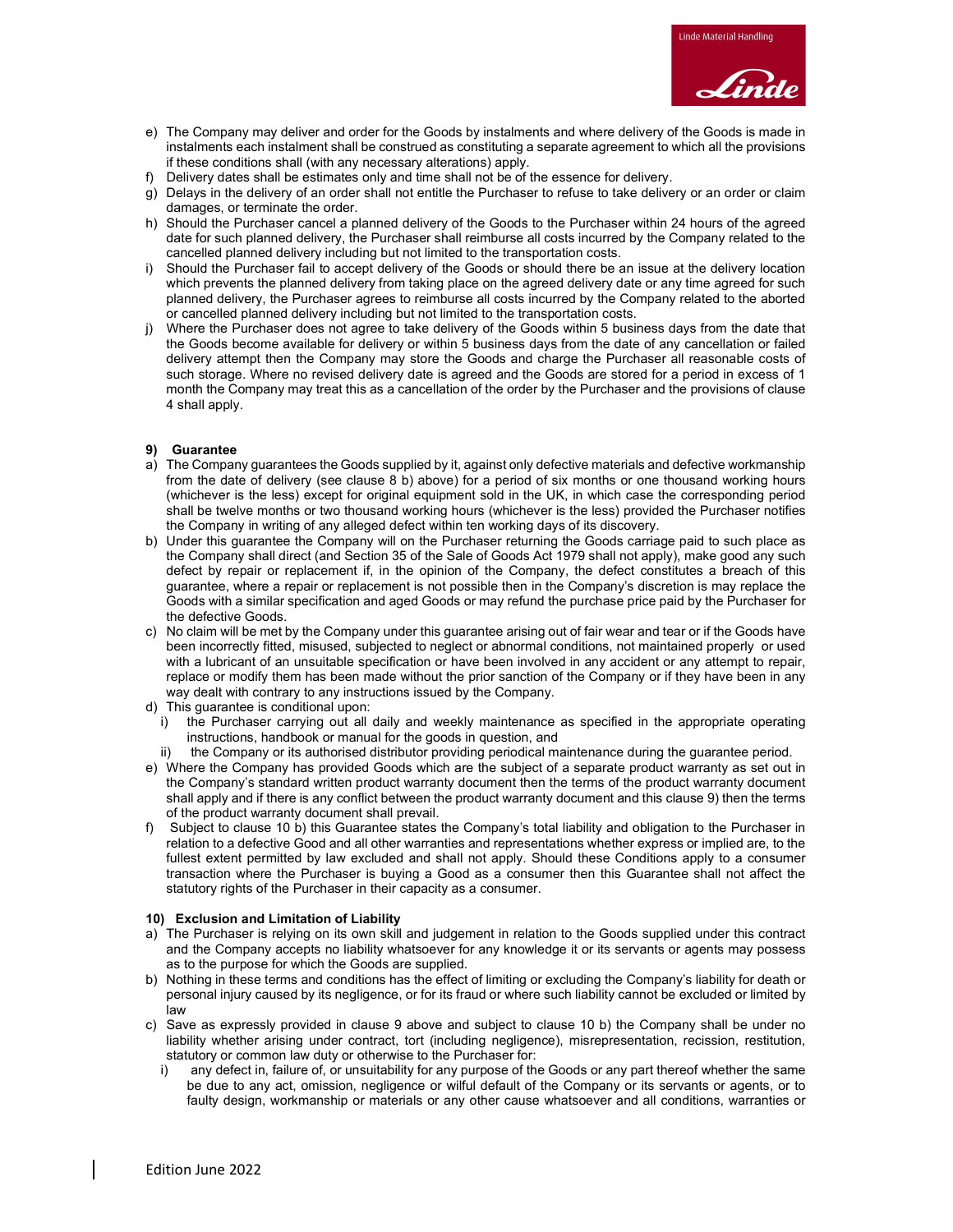

other terms, whether expressed or implied, statutory or otherwise, inconsistent with the provisions of this Condition, are hereby expressly excluded, or

- ii) any deviations in the Goods from the particulars of the Goods stated in the contract save that where the Company consider, in absolute discretion, that any such deviations are material it will replace the Goods with goods that comply with the particulars stated in the contract.
- iii) Any of the following specific heads of loss each of which are separate and severable from the other, Loss of profit, loss of sales or business, loss of agreements or contracts, loss of anticipated savings or indirect or consequential loss.
- d) Subject to clause 10 b) and the exclusions above the Company's total liability to the Purchaser arising under contract, tort (including negligence), misrepresentation, recission, restitution, statutory or common law duty or otherwise shall not exceed a sum equal to 110% of the purchase price paid by the Purchaser to the Company for the Goods which are the subject matter of the claim or to which the claim arises.
- e) Unless otherwise stated in writing, any statements, recommendations and advice given by the Company or the Company's servants or agents to the Purchaser or its servants or agents as to any matter relating to the Goods are given without responsibility and shall not give rise to any liability whatsoever on the part of the Company and the Purchaser hereby represents and warrants to the Company that no representation has been made to it by or on behalf of the Company that has in any way induced the Purchaser to enter into the contract with the Company.
- f) Should these Conditions apply to a consumer transaction the Purchaser's statutory rights as a consumer shall not be affected by this clause 10.
- g) The Purchaser undertakes that it will comply and will procure that its employees and every other person working with, on or near, or using any goods supplied by the Company comply in full with the instructions and recommendations made in the relevant operating instructions handbooks or manuals which are provided by the manufacturers with such goods and/or that they will comply with all other instructions, whether written or verbal, given by the Company or the manufacturer in connection with the use or operation of the Goods.

#### 11) Indemnity

The Purchaser shall keep the Company indemnified against all costs, claims, demands, expenses and liabilities of whatsoever nature, including, without prejudice to the generality of the foregoing, claims for death, personal injury, damage to property and consequential loss (including loss of profit or loss of use or goodwill), which may be made against the Company by any third party or which the revenue of the Company may sustain, pay or incur in relation to any third party claim or demand arising out of or in connection with the manufacture, installation, sale or use of the Goods, or of other goods of which the Goods are a component part, and which is caused in whole or in part by any act or omission of the Purchaser.

#### 12) Export Contracts

In the case of export contracts all import or export duties, tariffs, charges and assessments shall be paid by the Purchaser and the obtaining of any necessary export and import licences in respect of the Goods shall be the sole responsibility of the Purchaser and the Company shall be under no liability whatsoever to the Purchaser in respect of goods exported without the necessary export and import licences.

#### 13) Intellectual Property Rights

- a) All rights interests and title in any patents, copyright, design rights, trademarks, trade names, registered designs or any other intellectual property rights (Intellectual Property) in respect of the Goods shall at all time remain vested in the Company any or the manufacturer and no right title or interest in such Intellectual Property shall vest in the Purchaser. The Purchaser and any person to whom the Purchaser resells the Goods, shall have the right to use the Goods as delivered by the Company, without alteration from the manufacturer's standard specification, for the purposes for which they were designed and shall have a limited license to use any related Intellectual property but only where necessary and incidental to the use of the Goods as they were designed.
- b) In the event of any claim being made or action being brought or threatened in respect of infringement of third party Intellectual property rights in respect of the Goods the Purchaser will make no admissions in respect thereof and will notify the Company thereof forthwith and the Company shall be entitled to conduct all negotiations and take all necessary proceedings to dispute the same in its own name and in the name of the Purchaser and the conduct of all proceedings and negotiations shall be completely in the discretion of the Company. In such an event the Purchaser will execute all such documents and do all such things and render all such assistance to the Company as the Company may reasonably request and the Purchaser shall indemnify the Company against all costs, expenses, loss or damage incurred by the Company in respect of any claim being made or action brought if any such claim is made or action brought or threatened as a result of work done in relation to the Goods by the Company in accordance with the Purchaser's specifications or by the use to which the Goods are put by the Purchaser or any other acts or omissions of the Purchaser other than contemplated and allowed by clause 13 a).

#### 14) Sub - contracts

The Company reserves the right to sub - contract the performance of the contract or any part thereof.